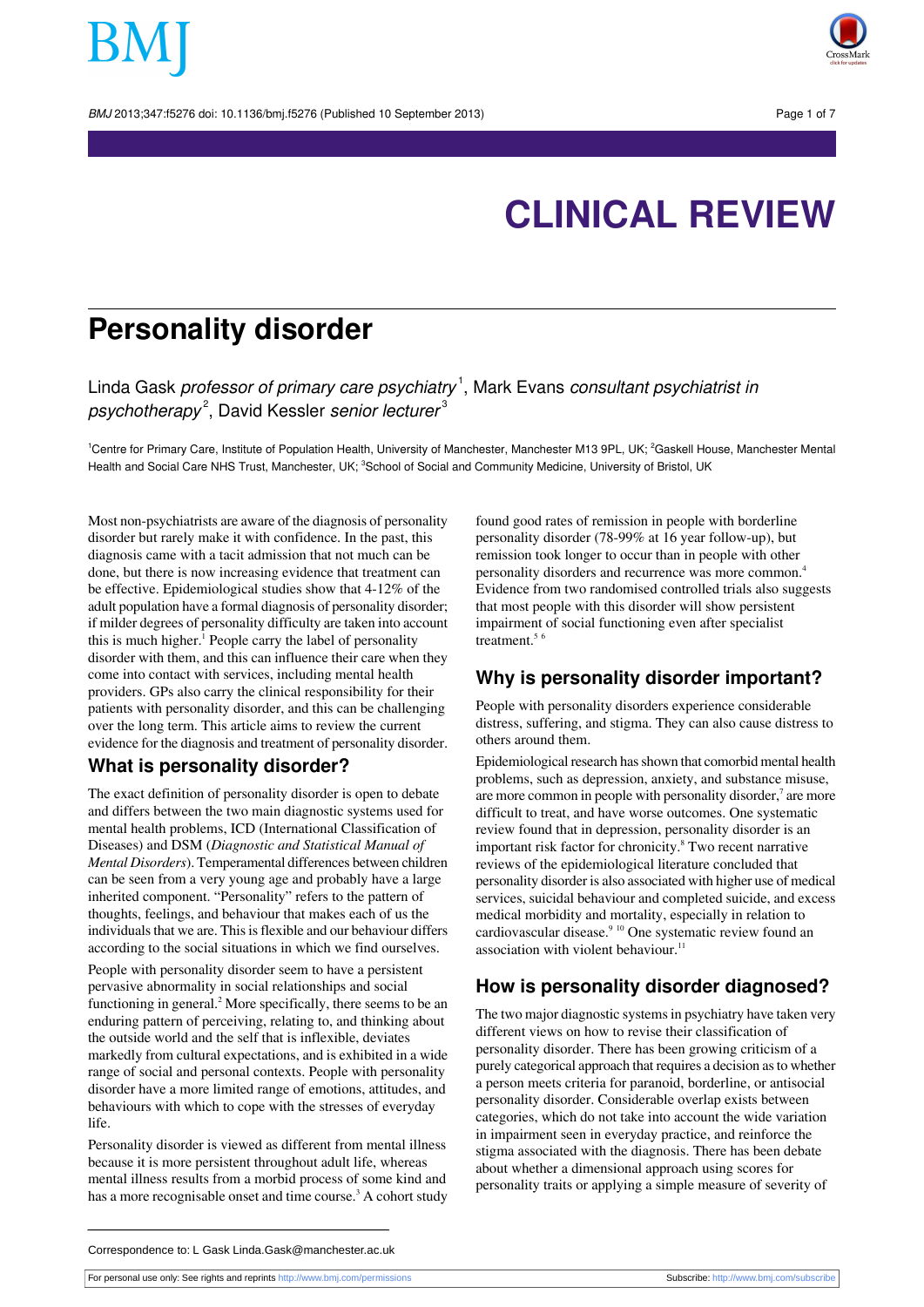#### **Summary points**

People with personality disorder have a persistent pervasive abnormality in social relationships and functioning Personality disorder is associated with high service use and excess medical morbidity and mortality

Diagnosis of personality disorder along a single dimension of severity is a major change from traditional categorical approaches Depression, anxiety, substance use, suicidal behaviour, and suicide are all more common in these patients; comorbid mental health problems are more difficult to treat and have poorer outcomes

General principles of management include consistency, reliability, encouraging autonomy, and the sensitive management of change Specialist treatments with evidence of effectiveness in borderline personality disorder include dialectical behaviour therapy, mentalisation based treatment, transference focused therapy, cognitive analytic therapy, and schema focused therapy

#### **Sources and selection criteria**

We searched Medline, the Cochrane Database of Systematic Reviews, Clinical Evidence, and the database of the Centre for Reviews and Dissemination using the search term "personality disorder". We focused mainly on systematic reviews, meta-analyses, high quality observational studies, and randomised controlled trials published in the past five years. We also consulted our own reference archives and expert contacts.

disorder would be an improvement. The recently published fifth edition of DSM (DSM-5) has left the previous categorical classification unchanged,<sup>12</sup> although an alternative, more complex, classification that was rejected before publication is also included in a later section. The eleventh revision of ICD  $(ICD-11)$  is still in preparation,<sup>13</sup> but recent publications propose a dimensional approach using five levels of severity. A criticism of this approach has been that the diagnosis of borderline personality disorder, which has considerable clinical utility, is lost. The diagnosis is in some sense a misnomer because the primary category to which the condition was thought to be borderline was schizophrenia, and this is no longer the case. However, it is still possible to describe borderline personality disorder using a combination of traits (figure[⇓\)](#page-6-0).

Controversy remains about diagnosing personality disorder in adolescence, not least because of the current pejorative nature of the diagnosis. Referral to a specialist is recommended for suspected cases.

# **What do we know about the causes of personality disorder?**

As with other mental health problems, personality disorders are probably the result of multiple interacting genetic and environmental factors. There is growing evidence for a genetic link, with results from twin studies suggesting heritability of personality traits and personality disorders ranging from 30% to 60%.<sup>14</sup> A narrative review of epidemiological studies also suggests that family and early childhood experiences are important, including experiencing abuse (emotional, physical, and sexual), neglect, and bullying.<sup>10</sup>

## **How is personality disorder managed and treated?**

Across the range of personality disorders, there is still little evidence for what treatments are helpful. An exception to this is borderline personality disorder, for which there is now a growing evidence base, and (to a lesser extent) antisocial personality disorder. National Institute for Health and Care Excellence (NICE) guidelines have now been produced for both of these.<sup>15</sup> Unusually for people with personality disorder, those with a borderline diagnosis tend to seek treatment, whereas those with antisocial personality disorder and other categories tend to be reluctant to commit to treatment. In view of the prevailing evidence, we will focus this section on the general management and specific treatment of these two categories.

## **What are the basic principles of managing personality disorders?**

When working with people with all types of personality disorder, it is important to explore treatment options in an atmosphere of hope and optimism, building a trusting relationship with an open non-judgmental manner. Services should be accessible, consistent, and reliable, bearing in mind that many people will have had previous experiences of trauma and abuse. Consideration should be given to working in partnership, helping people to develop autonomy, and encouraging those in treatment to be actively involved in finding solutions to their problems.

## **Managing borderline personality disorder**

Consider borderline personality disorder in a person presenting to primary care who has repeatedly self harmed and shown persistent risk taking behaviour or marked emotional instability. Primary care doctors should aim to help manage patients' anxiety by enhancing coping skills and helping patients to focus on the current problems. Techniques for doing this include looking at what has worked in the past, helping patients to identify manageable changes that will enable them to deal with the current problems, and offering follow-up appointments at agreed times. When a patient with borderline personality disorder presents to primary care in crisis, it is important to assess the current level of risk to self and others.

People with this disorder require special attention when managing transitions (including changes to and endings of treatment) given the likelihood of intense emotional reactions to any perceived rejection or abandonment.

Referral to specialist mental health services can be useful to establish a diagnosis. Also consider referral when a patient with this disorder is in crisis, when levels of distress and risk of self harm or harm to others are increasing.

## **Specialist treatment**

The past 20 years have seen increased emphasis on understanding the underlying problems, symptoms, and states of mind of people with borderline personality disorder and an accompanying development of specific treatments to target them (box).

Dialectical behaviour therapy is a modified version of cognitive behavioural therapy that also uses the concept of "mindfulness" drawn from Buddhist philosophy. Several randomised controlled trials focusing mainly on women who repeatedly self harm have shown reductions in anger, self harm, and attempts at suicide.<sup>16</sup>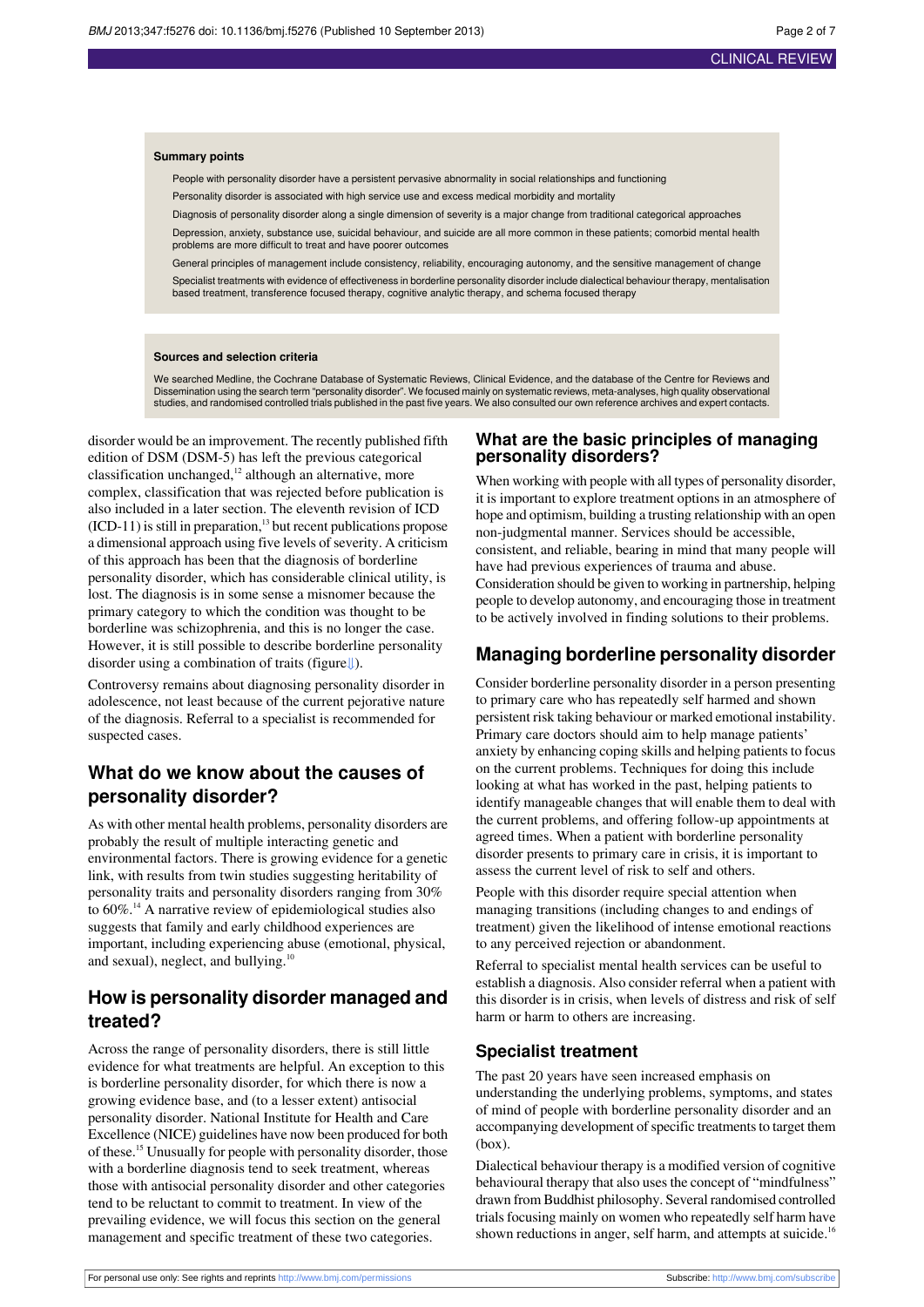#### **Psychological treatments with the current best evidence for borderline personality disorder**

### Dialectical behaviour therapy

Developed as a modified version of cognitive behavioural therapy, it also incorporates the concept of "mindfulness" drawn from Buddhist philosophy. The treatment focuses on emotional regulation, distress tolerance, and interpersonal effectiveness through individual therapy, group skills training, and telephone coaching.

#### Mentalisation based treatment

An adaption of psychodynamic psychotherapy grounded in attachment theory, which emphasises improving patients' ability to "mentalise"—that is, to understand their own and other people's mental states and intentions. The treatment is delivered in a twice weekly individual and group therapy format or as part of daily attendance at a treatment centre.

#### Transference focused therapy

A form of psychodynamic psychotherapy derived from Otto Kernberg's theory of object relations, which describes contradictory internalised representations of self and others. It focuses intensely on the therapy relationship and is delivered as twice weekly individual sessions aimed at the integration of split off aspects of the personality.

#### Cognitive analytic therapy

Brief focused therapy that integrates ideas from psychoanalytic object relations theory and cognitive behavioural therapy. A collaborative therapy that uses diagrams and letters to help people to recognise and revise confusing patterns and mental states, it is delivered individually over 24 weeks with follow-ups.

## Schema focused therapy

A development of cognitive behaviour therapy founded by Jeffrey Young, which blends elements of Gestalt therapy, object relations, and constructivist therapies. It identifies and modifies dysfunctional patterns (schemata) made up of patients' memories, feelings, and thoughts about themselves and others. It is usually delivered as once or twice weekly individual therapy.

People with borderline personality disorder are less able than the general population to "mentalise;" that is, to understand their own and other people's mental states and intentions. Randomised controlled trials of mentalisation based treatment, which focuses on improving mentalising capacity, have shown reduced suicidal behaviour and hospital admissions, as well as an improvement in associated symptoms.<sup>6 17</sup> Other therapies, all with trial evidence of effectiveness in reducing borderline symptoms are schema focused therapy,<sup>18 19</sup> transference focused therapy, $20$  and cognitive analytic therapy.<sup>21</sup> In addition to improving core symptoms, schema focused therapy improved psychological functioning and quality of life; transference focused therapy improved psychosocial functioning and reduced inpatient admissions; and cognitive analytic therapy improved interpersonal functioning and overall wellbeing and led to a reduction in dissociation (splitting of the personality).

A systematic review of randomised trials identified two other treatments with evidence of effectiveness in this group of patients. The first, problem solving for borderline personality disorder, is an integrated treatment that combines cognitive behavioural elements, skills training, and intervention with family members. It can reduce borderline symptoms and improve impulsivity—the tendency to experience negative emotions and global functioning.<sup>22</sup> The second, manual assisted cognitive treatment, aimed at reducing deliberate self harm, was successful in a study of patients with borderline personality disorder who self harm.<sup>23</sup>

## **Effective management and care coordination**

Specialist treatments are not generally available in the community, and it may be difficult to motivate people struggling with chaotic lifestyles and unstable support systems to engage with them. Evidence is emerging that well structured general psychiatric management can be as effective as branded specialised treatments when delivered under research conditions.<sup>5</sup> In this randomised trial, general psychiatric management involved case management and weekly individual sessions using a psychodynamic approach that focused on relationships and management of symptom targeted drugs.

Good care coordination within a community mental health setting is key to stabilising patients, some of whom may later receive more specialist interventions. Indeed, the type of therapy may not be important, but rather that management is consistent,

reliable, encourages autonomy, and is sensitive to change. Management should be systematic and preferably manualised (guided by a "manual" for the therapist with a series of prescribed goals and techniques to be used during each session or phase of treatment) to provide a clear model for patient and therapist to work with. This helps the mental health professional to deal with common clinical problems, such as self harm and risk of suicide, by talking with the patient about any precipitants to unmanageable feelings, giving basic psychoeducation about managing mood states, and encouraging problem solving and the sharing of risk and responsibility. In addition, close attention should be paid to any emerging problems in the therapeutic alliance.<sup>2</sup>

## **Are there any drug treatments available for borderline personality disorder?**

There is no clear evidence for the efficacy of drugs for the core borderline symptoms of chronic feelings of emptiness, identity disturbance, and abandonment. Some randomised trials have shown benefits with second generation antipsychotics, mood stabilisers, and dietary supplements of omega-3 fatty acids, $^{25}$ but these are mostly based on single studies with small sample sizes and are not recommended by NICE.<sup>15</sup> Antidepressants may be helpful only in the presence of coexisting depression or anxiety.

## **Managing antisocial personality disorder**

The treatment of people with antisocial personality disorder will be facilitated by working within a clearly described care pathway because a diverse range of services are often be involved. The pathways should specify likely helpful interventions at each point and should enable effective communication between clinicians and organisations. Locally agreed criteria should be established to facilitate transfer between services with shared objectives and a comprehensive assessment of risk. Services should consider establishing multiagency antisocial personality disorder networks that actively involve service users. Once established, they can play a central role in training, the provision of support and supervision to staff, and the development and maintenance of standards.<sup>15</sup>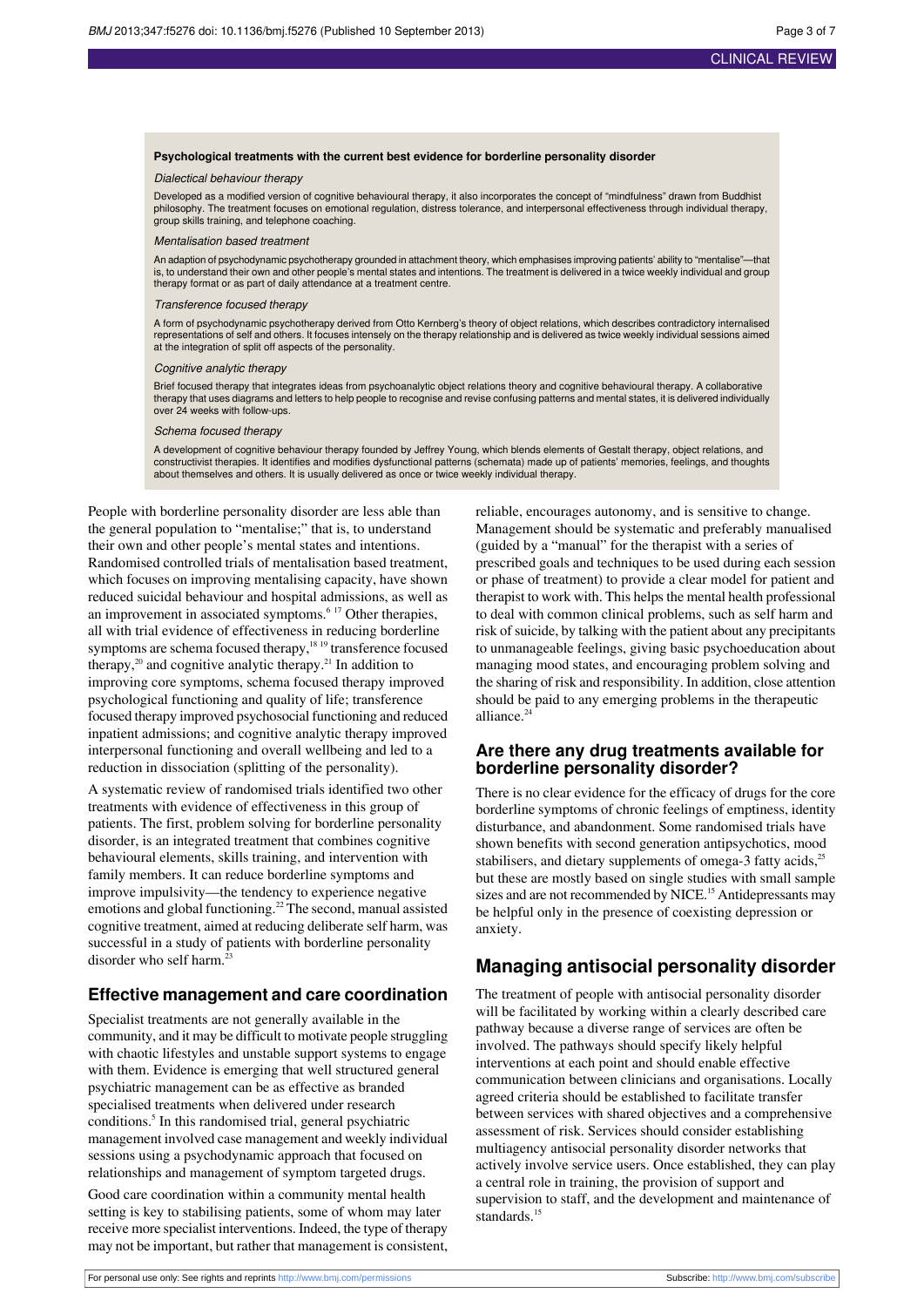Although it may not be appropriate or possible to provide specific therapeutic interventions for antisocial personality disorder in primary care, GPs still need to offer treatment for patients with comorbid disorders in line with standard care. In doing so, GPs should be aware that the risk of poor adherence, misuse of drugs, and drug interactions with alcohol and illicit drugs is increased in this group. It may be helpful to liaise closely with other agenciesinvolved in the care of these patients, including the criminal justice system and drug support workers. Local schemes are available in primary care in the UK for the management of patients who have been violent or threatening towards their GPs or other primary care staff. Assessment of risk in primary care should include history of violence, its severity, and precipitants; the presence of comorbid mental disorders; use of alcohol and illicit drugs and the potential for drug interactions; misuse of prescribed drugs; current life stressors; and accounts from families or carers if available.

## **Specialist treatments**

Robust evidence for the effectiveness of specific psychological interventions in antisocial personality disorder is currently lacking.<sup>26</sup> However, NICE guidelines suggest the use of group based cognitive and behavioural interventions that focus on the reduction of offending and other antisocial behaviour.<sup>15</sup> Particular care is needed in assessing the level of risk and adjusting the duration of programmes accordingly. Participants will need to be supported and encouraged to attend and complete programmes. People with dangerous and severe personality disorder will often come through the criminal justice system and will require forensic psychiatry services. Treatments (including anger management and violence reduction programmes) will essentially be the same as above but will last longer. Staff involved in such programmes will require close support and supervision.

## **Are there any drug treatments available for antisocial personality disorder?**

No specific drugs are recommended for the core symptoms and behaviours of antisocial personality disorder (including aggression, anger, and impulsivity). $27$  Drugs may be considered for the treatment of comorbid disorders.

## **Other treatments**

Therapeutic communities, which provide a longer term, group based, and often residential approach to therapy, have a long history in the treatment of personality disorder, but there is no evidence for their effectiveness. In the UK, the Department of Health set up pilot projects for management of personality disorder in 2004-05. One of these, the Service User Network model, offers community based open access support groups for people with personality disorder, with service users engaged in the design and delivery of the service.<sup>28</sup> Analysis of routine data, together with a cross sectional survey, showed that the service attracted a large number of people with serious health and social problems and that use of the service was associated with improved social functioning and reduced use of other services. Nidotherapy (nest therapy) is a new treatment approach for people with mental illness and personality disorder, which involves manipulation of the environment to create a better fit between the person and his or her surroundings, rather than trying to change a person's symptoms or behaviour. Evidence from a systematic review in which only one study met inclusion criteria showed an improvement in social functioning and engagement with non-inpatient services.<sup>29</sup>

# **What are the problems in everyday practice?**

Personality disorder affects the doctor-patient relationship. Misunderstandings and even angry reactions are not uncommon and consistency, clarity, and forward planning are all important in managing the relationship. The diagnosis of personality disorder should never be given to a patient whom the doctor simply finds "difficult." There is evidence of a disparity between a formal diagnosis of personality disorder achieved using a research interview and the diagnoses made by GPs.<sup>30</sup> However, it is important to be aware that a diagnosis of comorbid personality disorder is a possibility in patients who do not respond to treatment or seem particularly difficult to manage. A simple eight item screening interview (standardised assessment of personality: abbreviated scale) is useful in this respect.<sup>31</sup> It is useful to have clear management plans in place to deal with recurring patterns of crisis, with agreement between GP, specialist mental healthcare, and the service user about potential options for managing likely problems, possible sources of support and advice, and when to urgently refer to specialist care.

Efforts need to be made to challenge stigma and unhelpful attitudes of healthcare professionals, $32$  develop professional skills in understanding and managing difficult encounters with challenging patients,  $33/34$  and promote engagement in psychological therapy if it is likely to be helpful. However, people with comorbid substance misuse may face problems in accessing psychological therapies (some services do not offer them to these people), specialist therapies may not be locally available, and barriers persist in accessing mental healthcare for people with personality disorder in the UK despite policy guidance to the contrary.<sup>35</sup>

No patient should be excluded from mental health services because he or she has a personality disorder, nor should the incorrect notion that personality disorder is all pervasive and immutable be used to deny people accessto valuable therapeutic interventions.

Contributors: LG is the lead author and responsible for overall content as guarantor. ME and DK both contributed to the writing of the paper and approved the final version.

Competing interests: We have read and understood the BMJ Group policy on declaration of interests and declare the following interests: None.

Provenance and peer review: Commissioned; externally peer reviewed.

- 1 Yang M, Coid J, Tyrer P. Personality pathology recorded by severity: national survey. Br J Psychiatry 2010;197:193-9.<br>Rutter M. Temperament. pers
- 2 Rutter M. Temperament, personality and personality disorder. Br J Psychiatry 1987;150:443-58.
- 3 Kendell RE. The distinction between personality disorder and mental illness. Br J Psychiatry 2002;180:110-5.
- 4 Zanarini MC, Frankenburg FR, Reich DB, Fitzmaurice G. Attainment and stability of sustained symptomatic remission and recovery among patients with borderline personality disorder and axis II comparison subjects: a 16-year prospective follow-up study. Am J Psychiatry 2012;169:476-83.
- 5 McMain SF, Guimond T, Streiner DL, Cardish RJ, Links PS. Dialectical behavior therapy compared with general psychiatric management for borderline personality disorder: clinic outcomes and functioning over a 2-year follow-up. Am J Psychiatry 2012;169:650-61.
- Bateman A, Fonagy P. 8-year follow-up of patients treated for borderline personality disorder: mentalization-based treatment versus treatment as usual. Am J Psychiatry 2008;165:631-8.
- Jackson HJ, Burgess PM. Personality disorders in the community: results from the Australian national survey of mental health and well-being, part III. Relationships between specific type of personality disorder, axis I mental disorders and physical conditions with disability and health consultations. Soc Psychiatry Psychiatr Epidemiol 2004;39:765-7.
- 8 Hölzel L, Härter M, Reese C, Kriston L. Risk factors for chronic depression—a systematic review. J Affect Disord 2010;129:1-13.
- 9 Athanassios D, Tsopelas C, Tzeferakos G. Medical comorbidity of cluster B personality disorders. Curr Opin Psychiatry 2012;25:398-404.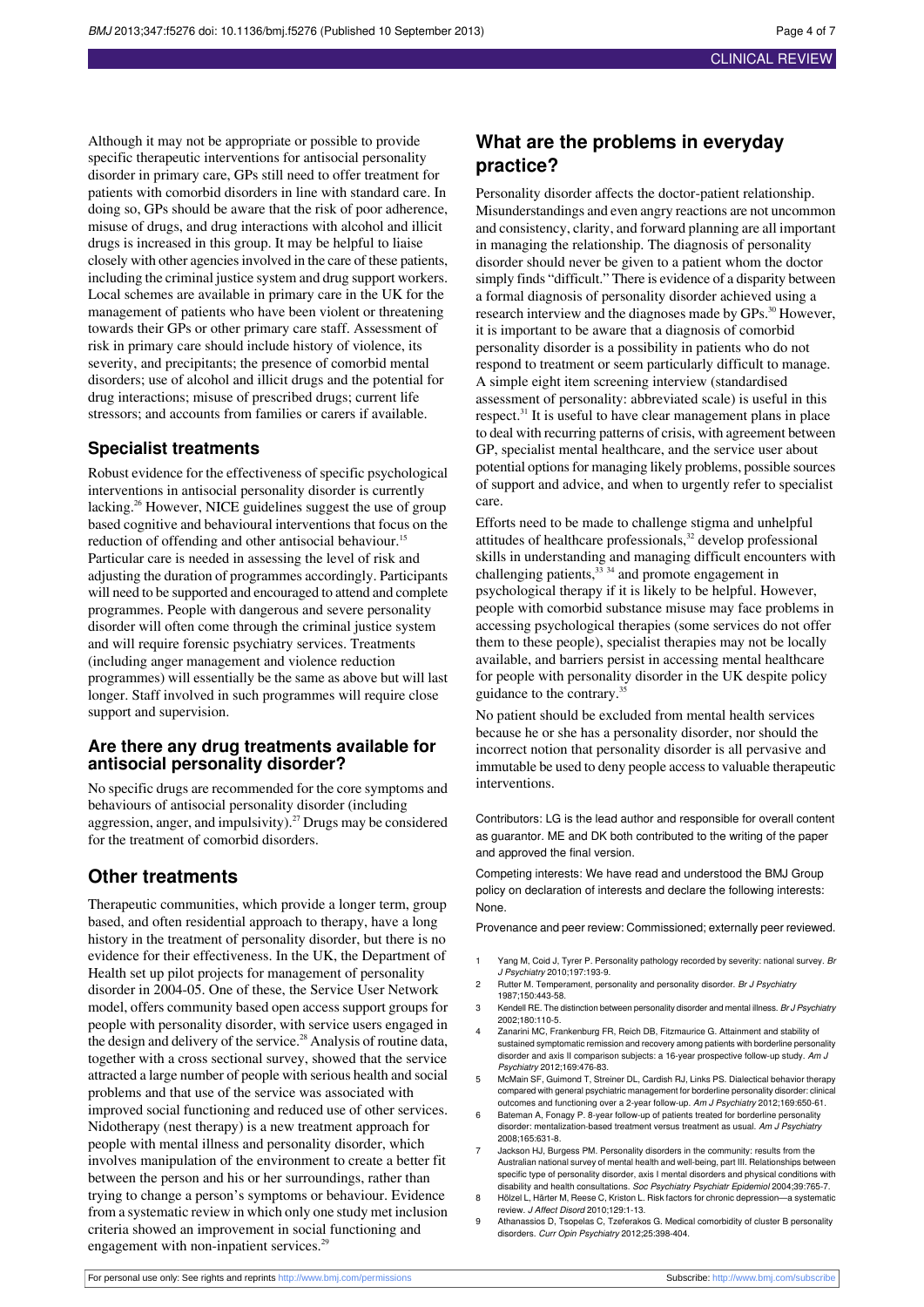## CLINICAL REVIEW

### **A patient's perspective**

Before therapy I just did not know what was going on in my head. One thing always seemed to affect another: the inability to hold down a job, getting into debt, relationship problems, constantly blaming others, and wondering what the hell was wrong with me

My GP was becoming concerned and I willingly accepted a referral to the local psychotherapy department. When I was told that I probably had borderline personality disorder and that a service was available for people with this disorder it was an enormous relief

The therapy has been ongoing and has enabled me to feel safe and contained within it. This has helped me to be more open with my therapist and to make sense of my difficult childhood and adolescence and how this has affected my present condition.

The things that create a better life for people are jobs, relationships, and security. However, for people with personality disorder these are the very situations that can often trigger symptoms. Therapy can show different directions: one you have always known and another way. New ways, however, can also bring new problems.

It makes me aware that I need to be kind to myself and that healing is an ongoing process.

### **Tips for non-specialists**

Consider personality disorder in people who are difficult to engage and do not respond to treatment—for example, those who do not respond to treatment for depression

Try to maintain a consistent and non-judgmental approach even when "under fire" from a person who is emotionally aroused or wound up

It is more important to recognise the general problem of an enduring pattern of difficulty in a wide variety of social contexts, and a limited repertoire of coping skills, than to diagnose a particular subtype of personality disorder

Make plans for crisis management, especially recurrent crises, such as repeated self harm or threats of self harm

Explore possible therapeutic avenues with specialist care; don't let the label be a reason for not referring

#### **Additional educational resources**

Resources for healthcare professionals

National Institute for Health and Care Excellence guidance for borderline and antisocial personality disorders:

<http://guidance.nice.org.uk/CG78>

[www.nice.org.uk/CG77](http://www.nice.org.uk/CG77)

Personality Disorders ([www.personalitydisorder.org.uk/](http://www.personalitydisorder.org.uk/))—Resources from the national personality disorder programme, which supported improvements in the treatment of personality disorders across the health and social care workforce

Balint Society [\(http://balint.co.uk/](http://balint.co.uk/))—Membership of the Balint group provides a space to think about those encounters that leave health professionals feeling drained, puzzled, or stuck

#### Resources for patients and service users

MIND ([www.mind.org.uk/mental\\_health\\_a-z/8028\\_personality\\_disorders\)](http://www.mind.org.uk/mental_health_a-z/8028_personality_disorders)—Free leaflet on personality disorders, with tips on self help Royal College of Psychiatrists ([www.rcpsych.ac.uk/expertadvice/problemsdisorders/personalitydisorder.aspx\)](http://www.rcpsych.ac.uk/expertadvice/problemsdisorders/personalitydisorder.aspx)—Free leaflet with advice for patients, families, and friends

Emergence [\(www.emergenceplus.org.uk\)](http://www.emergenceplus.org.uk/)—Useful information for service users, carers, and professionals (need to register)

#### **Questions for future research**

Can early intervention in childhood reduce the risk of developing personality disorders?

Can we reliably and usefully screen for personality disorder in primary care?

Would implementation of action plans for crisis management in primary care make a difference?

How can we improve access to psychological therapy for people with personality disorder?

What is the optimal length of time that psychological therapy for personality disorder should last?

Can we reliably and effectively implement general psychiatric management more widely in mental healthcare for people with borderline personality disorder?

Can we develop more useful generic guidelines for personality disorder?

Will application of a dimensional approach to diagnosis (as in International Classification of Diseases, eleventh revision) change attitudes to the diagnosis of personality disorder?

- 10 Samuels J. Personality disorders: epidemiology and public health issues. Int Rev Psychiatry 2011;23:223-33.
- 11 Yu R, Geddes JR, Fazel S. Personality disorders, violence, and antisocial behavior: a systematic review and meta-regression analysis. J Personal Disord 2012;26:775-92.
- 12 American Psychiatric Association. Diagnostic and statistical manual of mental disorders. 5th ed. American Psychiatric Publishing, 2013.
- 13 Tyrer P, Crawford M, Mulder R, Blashfield R, Farnam A, Fossati A, et al. The rationale for the reclassification of personality disorder in the 11th revision of the international classification of diseases (ICD-11). Personal Ment Health 2011;5:246-59.
- 14 Reichborn-Kjennerud T. Genetics of personality disorders. Psychiatr Clin N Am 2008;31:421-40.
- 15 Kendall T, Pilling S, Tyrer P, Duggan C, Burbeck R, Meader N, et al. Borderline and antisocial personality disorders: summary of NICE guidance. BMJ 2009;338:293-5.
- 16 Linehan MM, Comtois KA, Murray AM, Brown MZ, Gallop RJ, Heard HL, et al. Two-year randomized controlled trial and follow-up of dialectical behavior therapy vs. therapy by experts for suicidal behaviours and borderline personality disorder. Arch Gen Psychiatry 2006;63:757-66.
- 17 Bateman A, Fonagy P. Randomized controlled trial of outpatient mentalization-based treatment versus structured clinical management for borderline personality disorder. Am J Psychiatry 2009;166:1355-64.
- 18 Young JE, Klosko J, Weishaar ME. Schema therapy: a practioner's guide. Guilford Press, 2003.
- 19 Giesen-Bloo J, van Dyck R, Spinhoven P, van Tilburg W, Dirksen C, van Asselt T, et al. Outpatient psychotherapy for borderline personality disorder: randomized trial of<br>schema-focused therapy vs. transference-focused psychotherapy. *Arch Gen Psychiatr*y 2006;63:649-58.
- 20 Doering S, Horz S, Rentrop M, Fischer-Kern M, Schuster P, Benecke C, et al. Transference-focused psychotherapy v treatment by community psychotherapists for borderline personality disorder: randomised controlled trial. Br J Psychiatry 2010;196:389-95.
- 21 Clarke S, Thomas P, James K. Cognitive analytic therapy for personality disorder: randomised controlled trial. Br J Psychiatry 2013;202:129-34.
- 22 Blum N, St John D, Pfohl B, Stuart S, McCormick B, Allen J, et al. Systems training for emotional predictability and problem solving (STEPPS) for outpatients with borderline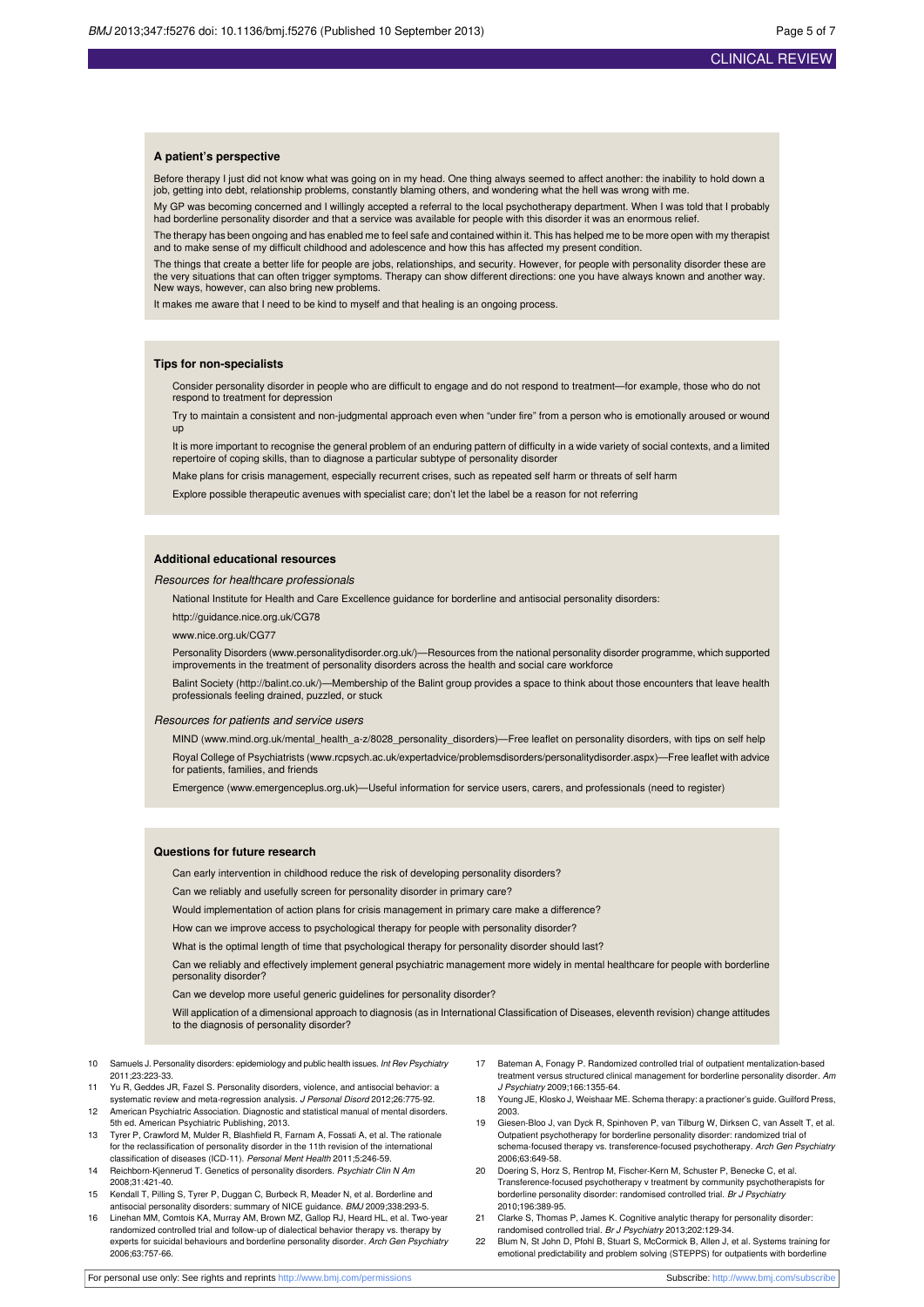personality disorder: a randomized controlled trial and 1-year follow-up. Am J Psychiatry 2008;165:468-78.

- 23 Weinberg I, Gunderson JG, Hennen J, Cutter CJ Jr. Manual assisted cognitive treatment for deliberate self-harm in borderline personality disorder patients. J Pers Disord 2006;20:482-92.
- 24 Bateman A. Treating borderline personality disorder in clinical practice. Am J Psychiatry 2012;169:560-3.
- 25 Lieb K, Vollm B, Rucker G, Timmer A, Stoffers JM. Pharmacotherapy for borderline personality disorder: Cochrane systematic review of randomised trials. Br J Psychiatry 2010;196:4-12.
- 26 Gibbon S, Duggan C, Stoffers J, Huband N, Vollm BA, Ferriter M, et al. Psychological interventions for antisocial personality disorder. Cochrane Database Syst Rev 2010;6:CD007668.
- 27 Khalifa N, Duggan C, Stoffers J, Huband N, Völlm BA, Ferriter M, et al. Pharmacological interventions for antisocial personality disorder. Cochrane Database Syst Rev 2010;8:CD007667.
- 28 Miller S, Crawford M. Open access community support groups for people with personality disorder: attendance and impact on use of other services. Psychiatrist 2010;34:177-81.
- 29 Chamberlain IJ, Sampson S. Nidotherapy for schizophrenia. Schizophr Bull 2013;39:17-21.
- 30 Moran P, Rendu A, Jenkins R, Tylee A, Mann A. The impact of personality disorder in UK primary care: a 1-year follow-up of attenders. Psychol Med 2001;31:1447-54.
- 31 Moran P, Leese M, Lee T, Walters P, Thornicroft G, Mann A. Standardised assessment of personality-abbreviated scale (SAPAS): preliminary validation of a brief screen for
- personality disorder. *Br J Psychiatry* 2003;183:228-32.<br>32 Westwood L, Baker J. Attitudes and perceptions of mental health nurses towards borderline personality disorder clients in acute mental health settings: a review of the literature. J Psychiatr Ment Health Nursing 2010;17:657-62.
- 33 Goodrich J. Schwartz centre rounds: evaluation of UK pilots. King's Fund, 2011. [www.](http://www.kingsfund.org.uk/publications/schwartz-center-rounds-pilot-evaluation) [kingsfund.org.uk/publications/schwartz-center-rounds-pilot-evaluation](http://www.kingsfund.org.uk/publications/schwartz-center-rounds-pilot-evaluation).
- 34 Kjeldmand D, Holmstrom I. Balint groups as a means to increase job satisfaction and prevent burnout among general practitioners. Ann Fam Med 2008;6:138-45.
- 35 Department of Health. Personality disorder: no longer a diagnosis of exclusion: policy implementation guidance for the development of services for people with personality disorder. 2003.

## Cite this as: BMJ 2013;347:f5276

© BMJ Publishing Group Ltd 2013